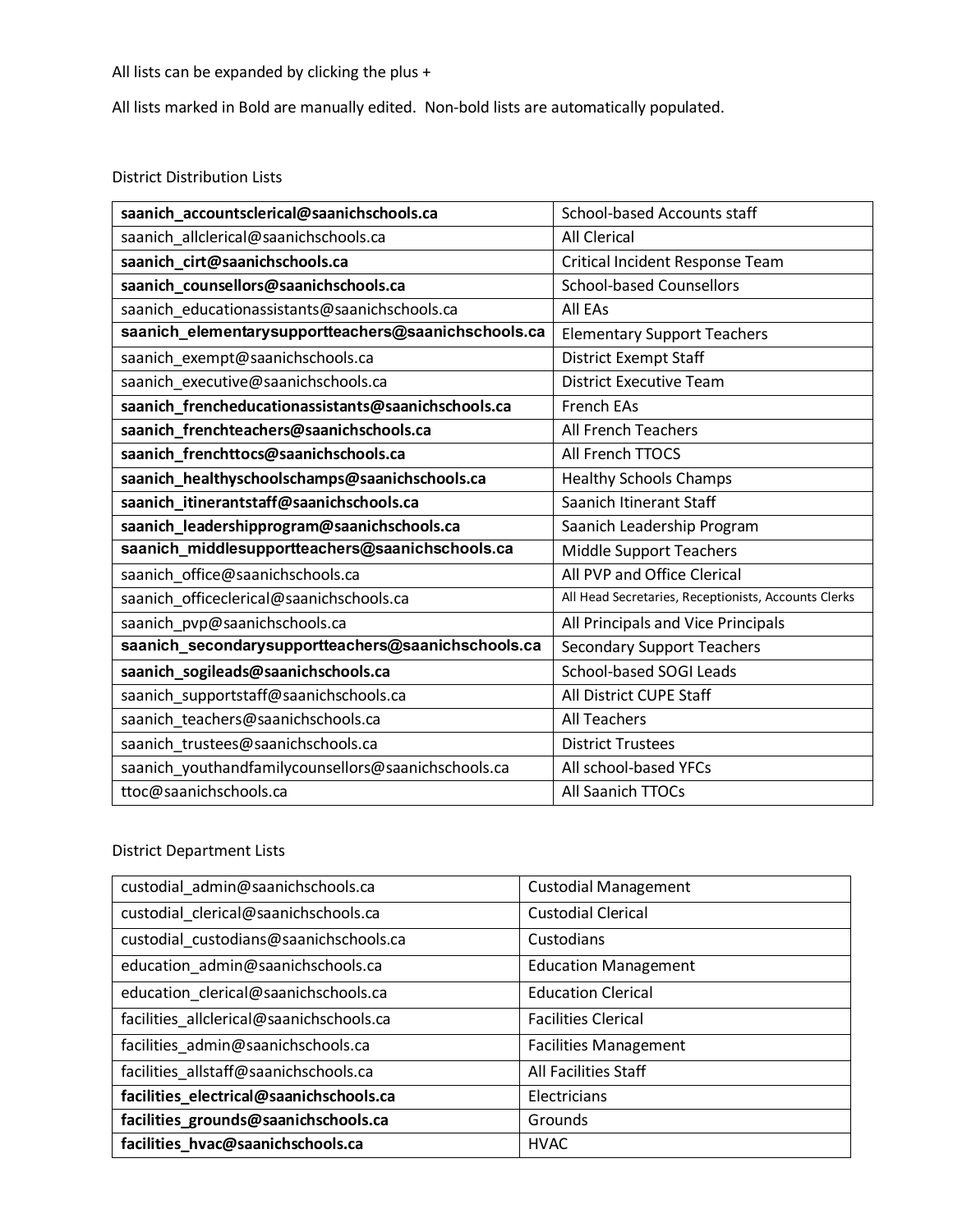| facilities_maintenance@saanichschools.ca            | Maintenance                                |  |
|-----------------------------------------------------|--------------------------------------------|--|
| facilities_secfloor@saanichschools.ca               | Managers and Clerical 2nd floor Facilities |  |
| facilities_supportstaff@saanichschools.ca           | Facilities CUPE staff plus On-Call         |  |
| finance_admin@saanichschools.ca                     | <b>Finance Management</b>                  |  |
| finance_clerical@saanichschools.ca                  | <b>Finance Clerical</b>                    |  |
| humanresources_admin@saanichschools.ca              | HR Management                              |  |
| humanresources_clerical@saanichschools.ca           | <b>HR Clerical</b>                         |  |
| indigenouseducation_pvp@saanichschools.ca           | <b>Indigenous Education PVP</b>            |  |
| informationtechnology_admin@saanichschools.ca       | IT Management                              |  |
| informationtechnology_clerical@saanichschools.ca    | <b>IT Clerical</b>                         |  |
| informationtechnology_teachers@saanichschools.ca    | <b>IT Teachers</b>                         |  |
| informationtechnology_technicians@saanichschools.ca | <b>IT Technicians</b>                      |  |
| learningservices_admin@saanichschools.ca            | Learning Services Management               |  |
| learningservices_clerical@saanichschools.ca         | <b>Learning Services Clerical</b>          |  |
| learningservices_staff@saanichschools.ca            | <b>Learning Services Staff</b>             |  |
| maintenance_admin@saanichschools.ca                 | Maintenance Management                     |  |
| maintenance_clerical@saanichschools.ca              | <b>Maintenance Clerical</b>                |  |
| maintenance_staff@saanichschools.ca                 | All Maintenance Staff                      |  |
| sbo_admin@saanichschools.ca                         | Management Team at School Board Office     |  |
| sbo_allclerical@saanichschools.ca                   | <b>SBO Clerical</b>                        |  |
| sbo_allstaff@saanichschools.ca                      | All Staff in main building                 |  |
| sbo_supportstaff@saanichschools.ca                  | SBO CUPE staff plus On-Call                |  |
| transportation_admin@saanichschools.ca              | <b>Transportation Management</b>           |  |
| transportation_busdrivers@saanichschools.ca         | <b>Bus Drivers</b>                         |  |
| transportation_clerical@saanichschools.ca           | <b>Transportation Clerical</b>             |  |

Other District Lists (bolded lists are manually updated)

| ams_clerical@saanichschools.ca                    | Absence Management clerical      |
|---------------------------------------------------|----------------------------------|
| cellphone_users@saanichschools.ca                 | District cell phone users        |
| cic_mentors@saanichschools.ca                     | Children in Care mentors         |
| freshgrade_all@saanichschools.ca                  | All Freshgrade Teachers          |
| hydro_poweroutage@saanichschools.ca               | Notification list > Hydro Outage |
| indigenous_keypeople@saanichschools.ca            | Indigenous Key People            |
| indigenous_teachers@saanichschools.ca             | <b>Indigenous Teachers</b>       |
| learningcommons_teachers@saanichschools.ca        | Learning Commons Teachers        |
| learningcommons_techs@saanichschools.ca           | Learning Commons Techs           |
| powerschool_changenotifications@saanichschools.ca | Powerschool notification group   |
| viha_otpt@saanichschools.ca                       | VIHA PTs and OTs                 |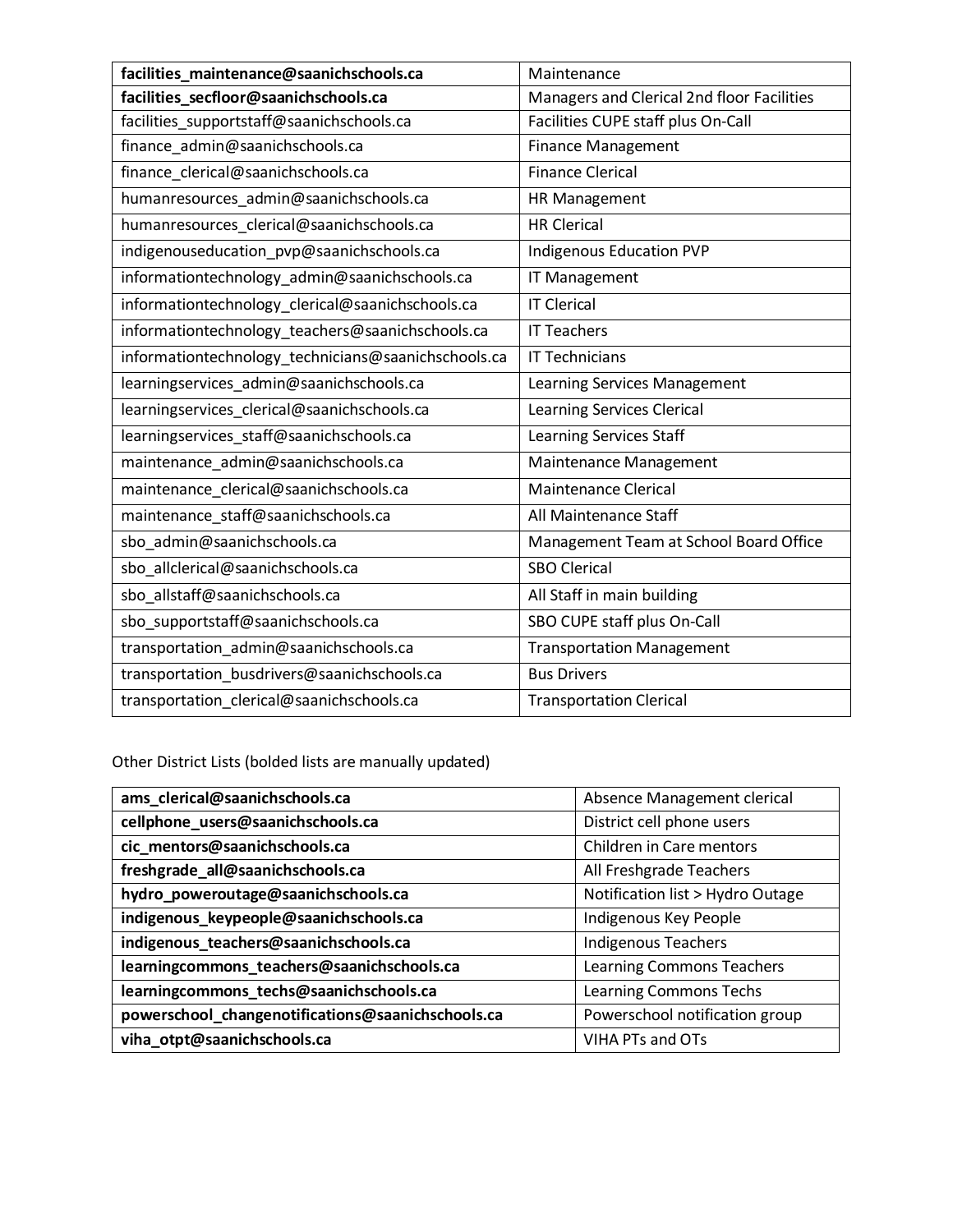School Distribution Lists Explained

| "Location"_allclerical@saanichschools.ca          | All office clerical and other clerical in School1 |
|---------------------------------------------------|---------------------------------------------------|
| "Location"_allstaff@saanichschools.ca             | All Admin, Teachers, CUPE staff                   |
| "Location" educationassistants.ca                 | All EAs                                           |
| "Location"_office@saanichschools.ca               | All Admin and office clerical                     |
| "Location"_officeclerical@saanichschools.ca       | Head Secretary, Receptionist, Accounts            |
| "Location"_pvp@saanichschools.ca                  | <b>Principal and Vice Principals</b>              |
| "Location"_supportstaff@saanichschools.ca         | All staff minus Admin and Teachers                |
| "Location"_teachers@saanichschools.ca             | <b>All Teachers</b>                               |
| The following are included in "Location"_allstaff |                                                   |
| "Location"_indigenousea@saanichschools.ca         | Indigenous EAs (by request Learning Services)     |
| "Location"_itinerant@saanichschools.ca            | Itinerant Staff (by request Learning Services)    |
| "Location"_custodian@saanichschools.ca            | All Custodians (managed by Custodial Dept)        |
|                                                   |                                                   |

## School Specific Lists

| <b>BAYSIDE</b>   | bayside_allclerical@saanichschools.ca      |
|------------------|--------------------------------------------|
|                  | bayside_allstaff@saanichschools.ca         |
|                  | bayside_custodian@saanichschools.ca        |
|                  | bayside_educationassistants.ca             |
|                  | bayside_indigenousea@saanichschools.ca     |
|                  | bayside_itinerant@saanichschools.ca        |
|                  | bayside office@saanichschools.ca           |
|                  | bayside_officeclerical@saanichschools.ca   |
|                  | bayside_pvp@saanichschools.ca              |
|                  | bayside_supportstaff@saanichschools.ca     |
|                  | bayside_teachers@saanichschools.ca         |
|                  |                                            |
| <b>BRENTWOOD</b> | brentwood allclerical@saanichschools.ca    |
|                  | brentwood allstaff@saanichschools.ca       |
|                  | Brentwood educationassistants.ca           |
|                  | brentwood_custodian@saanichschools.ca      |
|                  | brentwood_indigenousea@saanichschools.ca   |
|                  | brentwood_itinerant@saanichschools.ca      |
|                  | brentwood_office@saanichschools.ca         |
|                  | brentwood officeclerical@saanichschools.ca |
|                  | brentwood_pvp@saanichschools.ca            |
|                  | brentwood_supportstaff@saanichschools.ca   |
|                  | brentwood_teachers@saanichschools.ca       |
|                  |                                            |
| <b>CDC</b>       | cdc allclerical@saanichschools.ca          |
|                  | cdc_allstaff@saanichschools.ca             |
|                  | cdc_educationassistants.ca                 |
|                  | cdc_custodian@saanichschools.ca            |
|                  | cdc_office@saanichschools.ca               |
|                  | cdc officeclerical@saanichschools.ca       |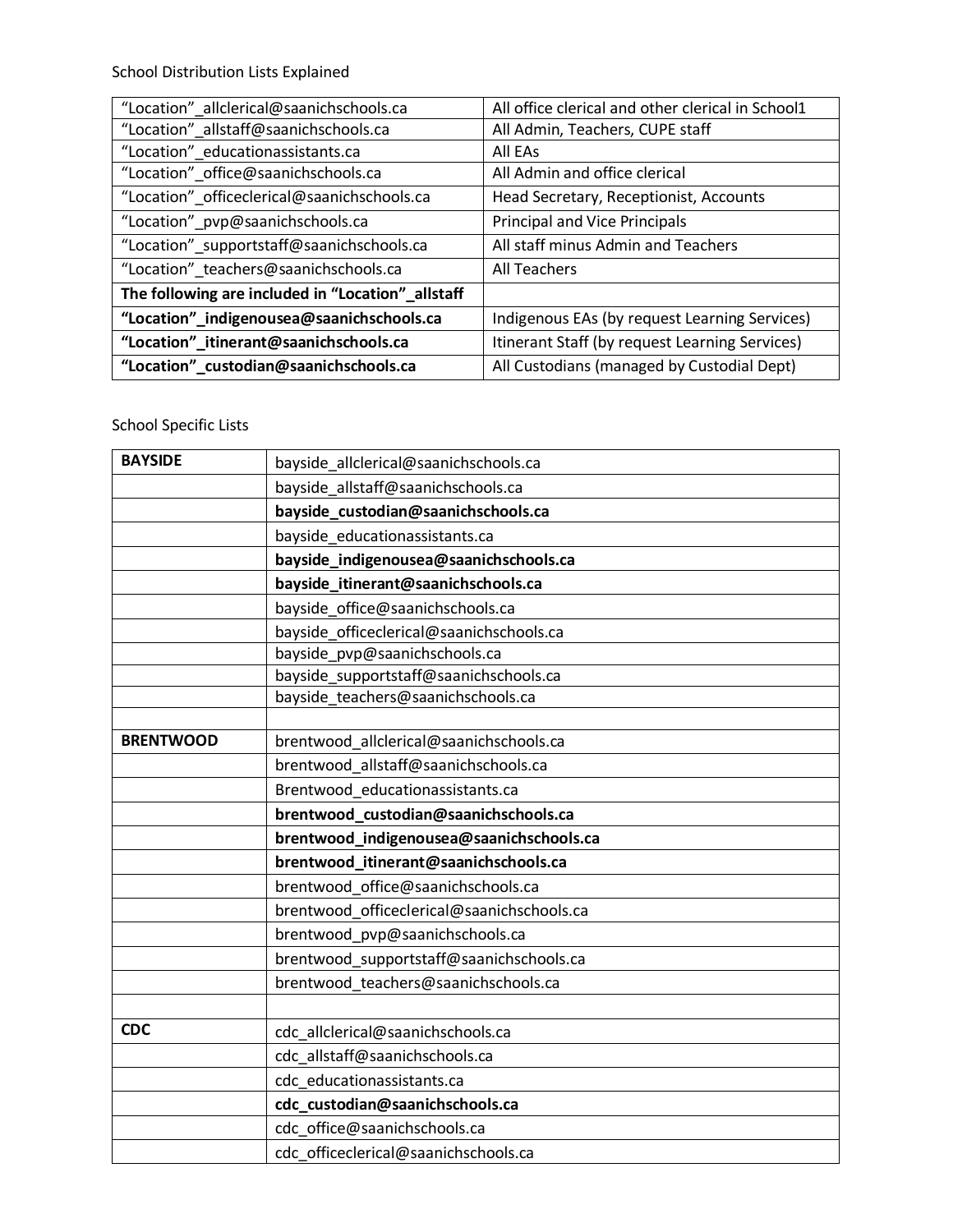|                      | cdc_pvp@saanichschools.ca                   |
|----------------------|---------------------------------------------|
|                      | cdc_supportstaff@saanichschools.ca          |
|                      | cdc_teachers@saanichschools.ca              |
|                      |                                             |
| <b>CLAREMONT</b>     | claremont_allclerical@saanichschools.ca     |
|                      | claremont_allstaff@saanichschools.ca        |
|                      | Claremont_educationassistants.ca            |
|                      | claremont_custodian@saanichschools.ca       |
|                      | claremont_indigenousea@saanichschools.ca    |
|                      | claremont_itinerant@saanichschools.ca       |
|                      | claremont_office@saanichschools.ca          |
|                      | claremont_officeclerical@saanichschools.ca  |
|                      | claremont_pvp@saanichschools.ca             |
|                      | claremont_supportstaff@saanichschools.ca    |
|                      | claremont_teachers@saanichschools.ca        |
|                      |                                             |
| <b>CORDOVA BAY</b>   | cordovabay_allclerical@saanichschools.ca    |
|                      | cordovabay_allstaff@saanichschools.ca       |
|                      | cordovabay_educationassistants.ca           |
|                      | cordovabay_custodian@saanichschools.ca      |
|                      | cordovabay_indigenousea@saanichschools.ca   |
|                      | cordovabay_itinerant@saanichschools.ca      |
|                      | cordovabay_office@saanichschools.ca         |
|                      | cordovabay_officeclerical@saanichschools.ca |
|                      | cordovabay_pvp@saanichschools.ca            |
|                      | cordovabay_supportstaff@saanichschools.ca   |
|                      | cordovabay_teachers@saanichschools.ca       |
|                      |                                             |
| <b>DEEP COVE</b>     | deepcove allclerical@saanichschools.ca      |
|                      | deepcove allstaff@saanichschools.ca         |
|                      | deepcove_educationassistants.ca             |
|                      | deepcove_custodian@saanichschools.ca        |
|                      | deepcove_indigenousea@saanichschools.ca     |
|                      | deepcove_itinerant@saanichschools.ca        |
|                      | deepcove office@saanichschools.ca           |
|                      | deepcove officeclerical@saanichschools.ca   |
|                      | deepcove_pvp@saanichschools.ca              |
|                      | deepcove_supportstaff@saanichschools.ca     |
|                      | deepcove_teachers@saanichschools.ca         |
|                      |                                             |
| <b>ILC BROADMEAD</b> | ilcb_allclerical@saanichschools.ca          |
|                      | ilcb_allstaff@saanichschools.ca             |
|                      | ilcb_educationassistants.ca                 |
|                      | ilcb_custodian@saanichschools.ca            |
|                      | ilcb_office@saanichschools.ca               |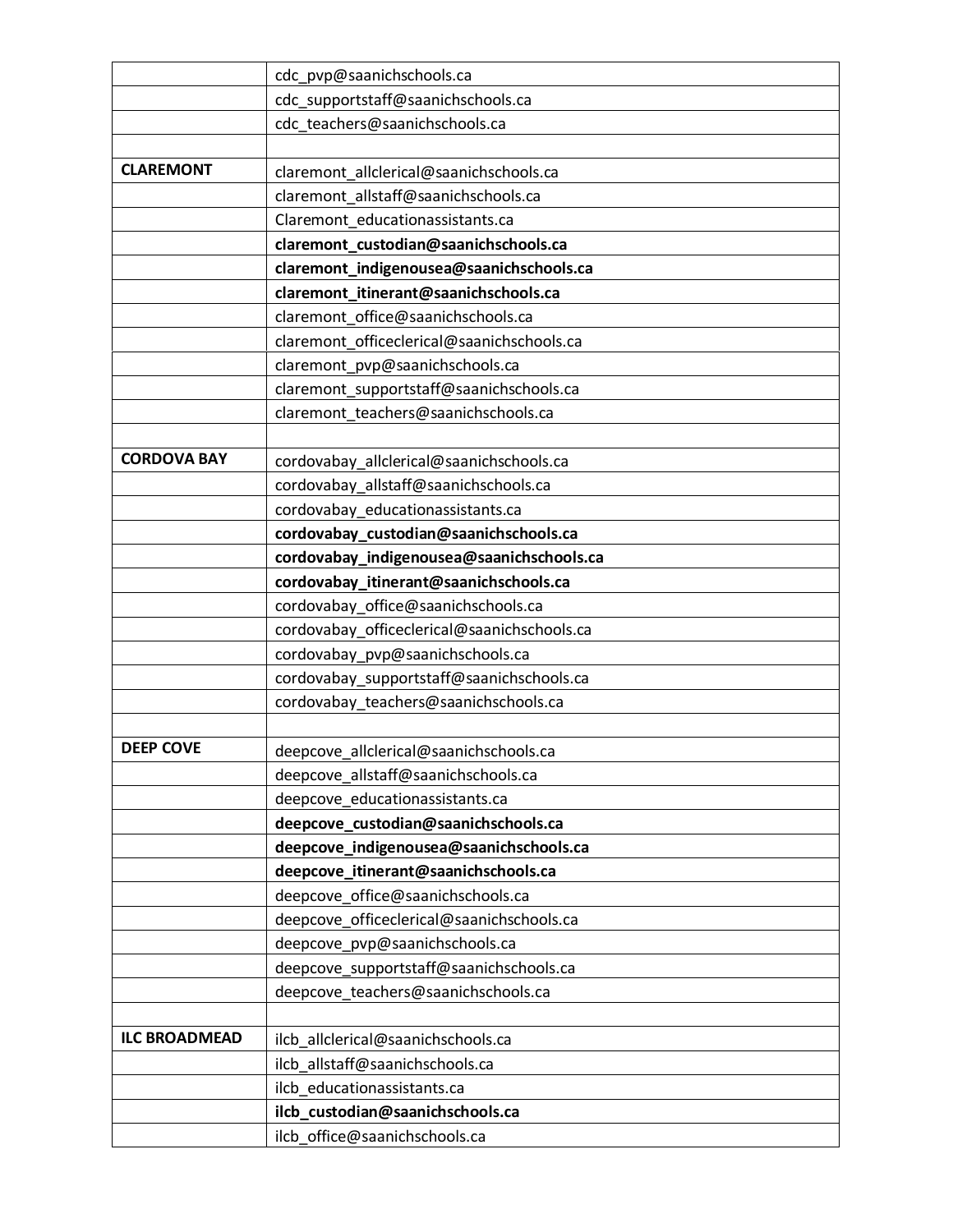|                       | ilcb_officeclerical@saanichschools.ca    |
|-----------------------|------------------------------------------|
|                       | ilcb_pvp@saanichschools.ca               |
|                       | ilcb_supportstaff@saanichschools.ca      |
|                       | ilcb teachers@saanichschools.ca          |
|                       |                                          |
| <b>ILC SAANICHTON</b> | ilc_beaconteam@saanichschools.ca         |
|                       | ilcs_allclerical@saanichschools.ca       |
|                       | ilcs allstaff@saanichschools.ca          |
|                       | ilcs_educationassistants.ca              |
|                       | ilcs_custodian@saanichschools.ca         |
|                       | ilcs_office@saanichschools.ca            |
|                       | ilcs_officeclerical@saanichschools.ca    |
|                       | ilcs_pvp@saanichschools.ca               |
|                       | ilcs_supportstaff@saanichschools.ca      |
|                       | ilcs_teachers@saanichschools.ca          |
|                       |                                          |
| <b>KEATING</b>        | keating_allclerical@saanichschools.ca    |
|                       | keating_allstaff@saanichschools.ca       |
|                       | keating_educationassistants.ca           |
|                       | keating_custodian@saanichschools.ca      |
|                       | keating_indigenousea@saanichschools.ca   |
|                       | keating_itinerant@saanichschools.ca      |
|                       | keating_office@saanichschools.ca         |
|                       | keating_officeclerical@saanichschools.ca |
|                       | keating_pvp@saanichschools.ca            |
|                       | keating_supportstaff@saanichschools.ca   |
|                       | keating_teachers@saanichschools.ca       |
|                       |                                          |
| <b>KELSET</b>         | kelset allclerical@saanichschools.ca     |
|                       | kelset allstaff@saanichschools.ca        |
|                       | kelset_educationassistants.ca            |
|                       | kelset_custodian@saanichschools.ca       |
|                       | kelset indigenousea@saanichschools.ca    |
|                       | kelset_itinerant@saanichschools.ca       |
|                       | kelset office@saanichschools.ca          |
|                       | kelset_officeclerical@saanichschools.ca  |
|                       | kelset_pvp@saanichschools.ca             |
|                       | kelset_supportstaff@saanichschools.ca    |
|                       | kelset_teachers@saanichschools.ca        |
| <b>LOCHSIDE</b>       |                                          |
|                       | lochside_allclerical@saanichschools.ca   |
|                       | lochside_allstaff@saanichschools.ca      |
|                       | lochside_educationassistants.ca          |
|                       | lochside_custodian@saanichschools.ca     |
|                       | lochside_indigenousea@saanichschools.ca  |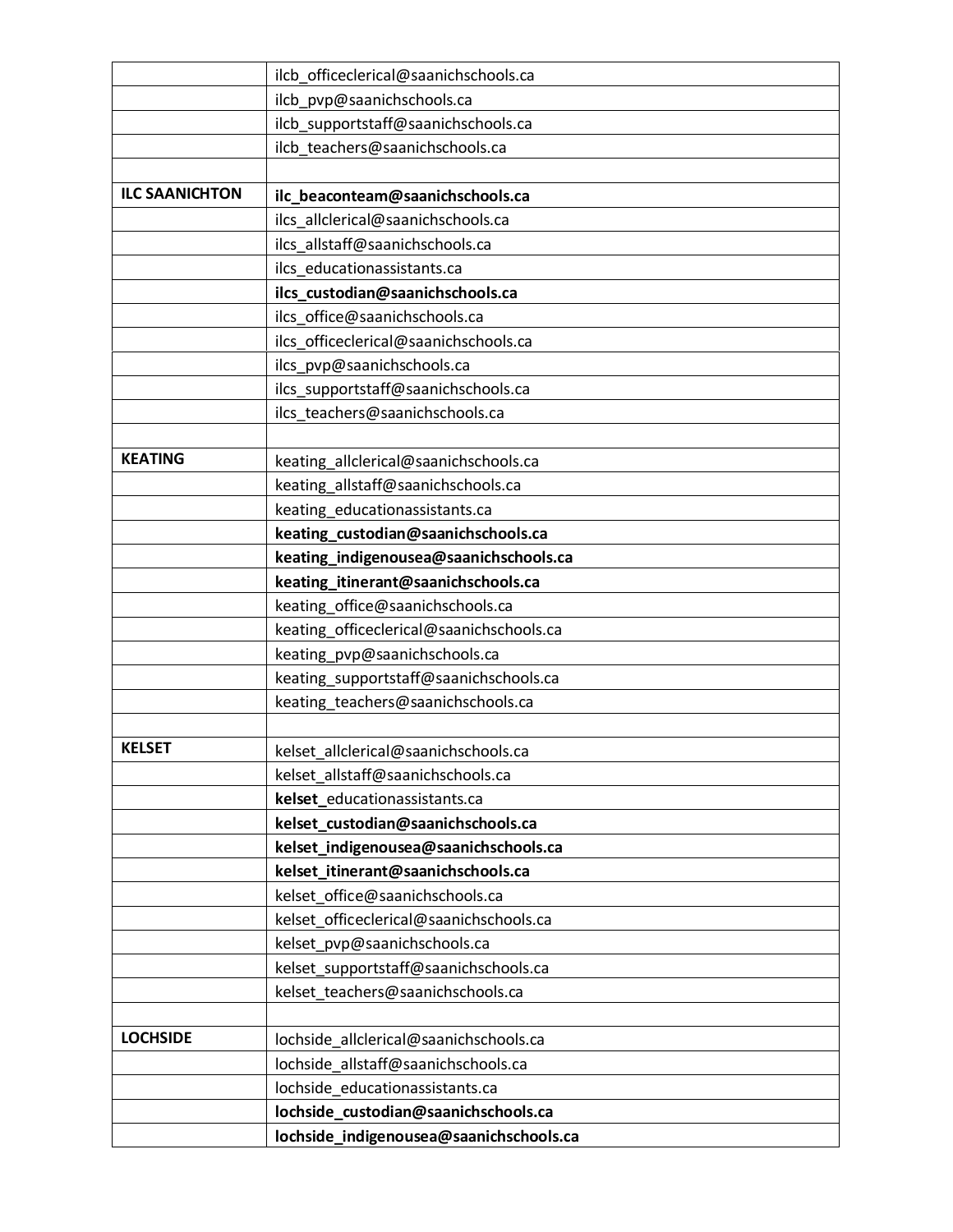|                      | lochside_itinerant@saanichschools.ca                                                    |
|----------------------|-----------------------------------------------------------------------------------------|
|                      | lochside office@saanichschools.ca                                                       |
|                      | lochside_officeclerical@saanichschools.ca                                               |
|                      | lochside pvp@saanichschools.ca                                                          |
|                      | lochside supportstaff@saanichschools.ca                                                 |
|                      | lochside_teachers@saanichschools.ca                                                     |
|                      |                                                                                         |
| <b>NORTH SAANICH</b> | northsaanich_allclerical@saanichschools.ca                                              |
|                      | northsaanich allstaff@saanichschools.ca                                                 |
|                      | northsaanich educationassistants.ca                                                     |
|                      | northsaanich_custodian@saanichschools.ca                                                |
|                      | northsaanich_indigenousea@saanichschools.ca                                             |
|                      | northsaanich_itinerant@saanichschools.ca                                                |
|                      | northsaanich office@saanichschools.ca                                                   |
|                      | northsaanich officeclerical@saanichschools.ca                                           |
|                      | northsaanich pvp@saanichschools.ca                                                      |
|                      | northsaanich_supportstaff@saanichschools.ca                                             |
|                      | northsaanich_teachers@saanichschools.ca                                                 |
|                      |                                                                                         |
| <b>PARKLAND</b>      | parkland allclerical@saanichschools.ca                                                  |
|                      | parkland_allstaff@saanichschools.ca                                                     |
|                      | parkland educationassistants.ca                                                         |
|                      | parkland_custodian@saanichschools.ca                                                    |
|                      |                                                                                         |
|                      | parkland_ibteam@saanichschools.ca                                                       |
|                      | parkland_indigenousea@saanichschools.ca                                                 |
|                      | parkland_itinerant@saanichschools.ca                                                    |
|                      | parkland_office@saanichschools.ca                                                       |
|                      | parkland officeclerical@saanichschools.ca                                               |
|                      | parkland pvp@saanichschools.ca                                                          |
|                      | parkland_supportstaff@saanichschools.ca                                                 |
|                      | parkland teachers@saanichschools.ca                                                     |
| <b>PROSPECT LAKE</b> |                                                                                         |
|                      | prospectlake_allclerical@saanichschools.ca                                              |
|                      | prospectlake_allstaff@saanichschools.ca                                                 |
|                      | prospectlake_educationassistants.ca                                                     |
|                      | prospectlake_custodian@saanichschools.ca                                                |
|                      | prospectlake_indigenousea@saanichschools.ca<br>prospectlake_itinerant@saanichschools.ca |
|                      | prospectlake_office@saanichschools.ca                                                   |
|                      | prospectlake_officeclerical@saanichschools.ca                                           |
|                      | prospectlake_pvp@saanichschools.ca                                                      |
|                      | prospectlake_supportstaff@saanichschools.ca                                             |
|                      | prospectlake teachers@saanichschools.ca                                                 |
|                      |                                                                                         |
| <b>ROYAL OAK</b>     | royaloak_allclerical@saanichschools.ca                                                  |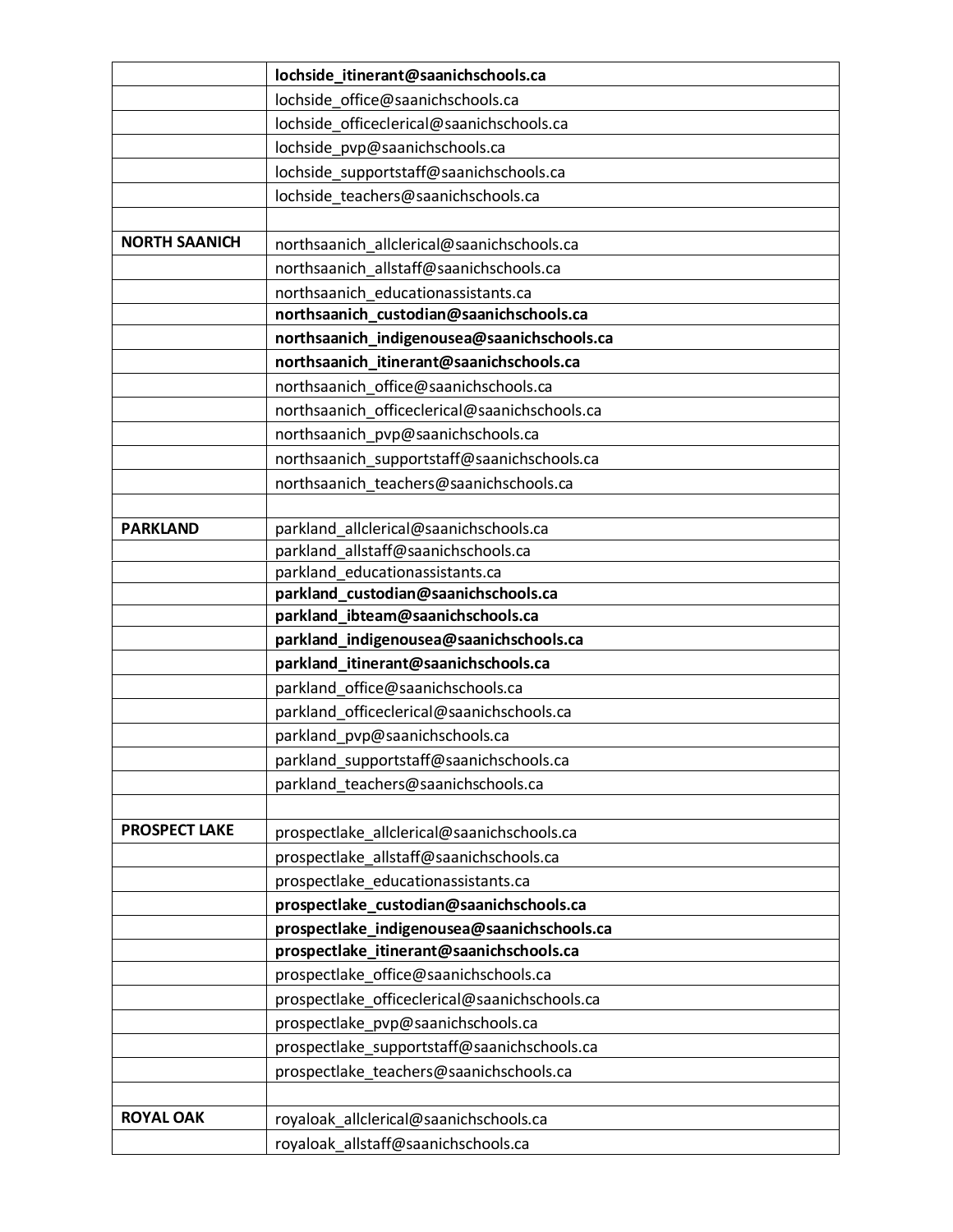|               | royaloak_educationassistants.ca                                                  |
|---------------|----------------------------------------------------------------------------------|
|               | royaloak_custodian@saanichschools.ca                                             |
|               | royaloak_indigenousea@saanichschools.ca                                          |
|               | royaloak_itinerant@saanichschools.ca                                             |
|               | royaloak_office@saanichschools.ca                                                |
|               | royaloak_officeclerical@saanichschools.ca                                        |
|               | royaloak_pvp@saanichschools.ca                                                   |
|               | royaloak supportstaff@saanichschools.ca                                          |
|               | royaloak teachers@saanichschools.ca                                              |
|               |                                                                                  |
| <b>SIDES</b>  | sides allclerical@saanichschools.ca                                              |
|               | sides allstaff@saanichschools.ca                                                 |
|               | sides_beaverlakestaff@saanichschools.ca                                          |
|               | sides_counsellors@saanichschools.ca                                              |
|               | sides_custodian@saanichschools.ca                                                |
|               | sides_educationassistants.ca                                                     |
|               | sides_elementary@saanichschools.ca<br>sides_elementaryteachers@saanichschools.ca |
|               | sides_indigenousea@saanichschools.ca                                             |
|               | sides_itinerant@saanichschools.ca                                                |
|               | sides_it@saanichschools.ca                                                       |
|               | sides_learningservices@saanichschools.ca                                         |
|               | sides_learningservicesteachers@saanichschools.ca                                 |
|               | sides office@saanichschools.ca                                                   |
|               | sides officeclerical@saanichschools.ca                                           |
|               | sides_pvp@saanichschools.ca                                                      |
|               | sides_royaloakstaff@saanichschools.ca                                            |
|               | sides_secondary@saanichschools.ca                                                |
|               | sides_secondaryteachers@saanichschools.ca                                        |
|               | sides_supportstaff@saanichschools.ca                                             |
|               | sides_teachers@saanichschools.ca                                                 |
|               |                                                                                  |
| <b>SIDNEY</b> | sidney_allclerical@saanichschools.ca                                             |
|               | sidney_allstaff@saanichschools.ca                                                |
|               | sidney_educationassistants.ca                                                    |
|               | sidney_custodian@saanichschools.ca                                               |
|               | sidney_indigenousea@saanichschools.ca                                            |
|               | sidney_itinerant@saanichschools.ca                                               |
|               | sidney_office@saanichschools.ca                                                  |
|               | sidney_officeclerical@saanichschools.ca                                          |
|               | sidney_pvp@saanichschools.ca                                                     |
|               | sidney_supportstaff@saanichschools.ca                                            |
|               | sidney_teachers@saanichschools.ca                                                |
|               |                                                                                  |
| <b>SISP</b>   | sisp_allstaff@saanichschools.ca                                                  |
|               | sisp_pvp@saanichschools.ca                                                       |